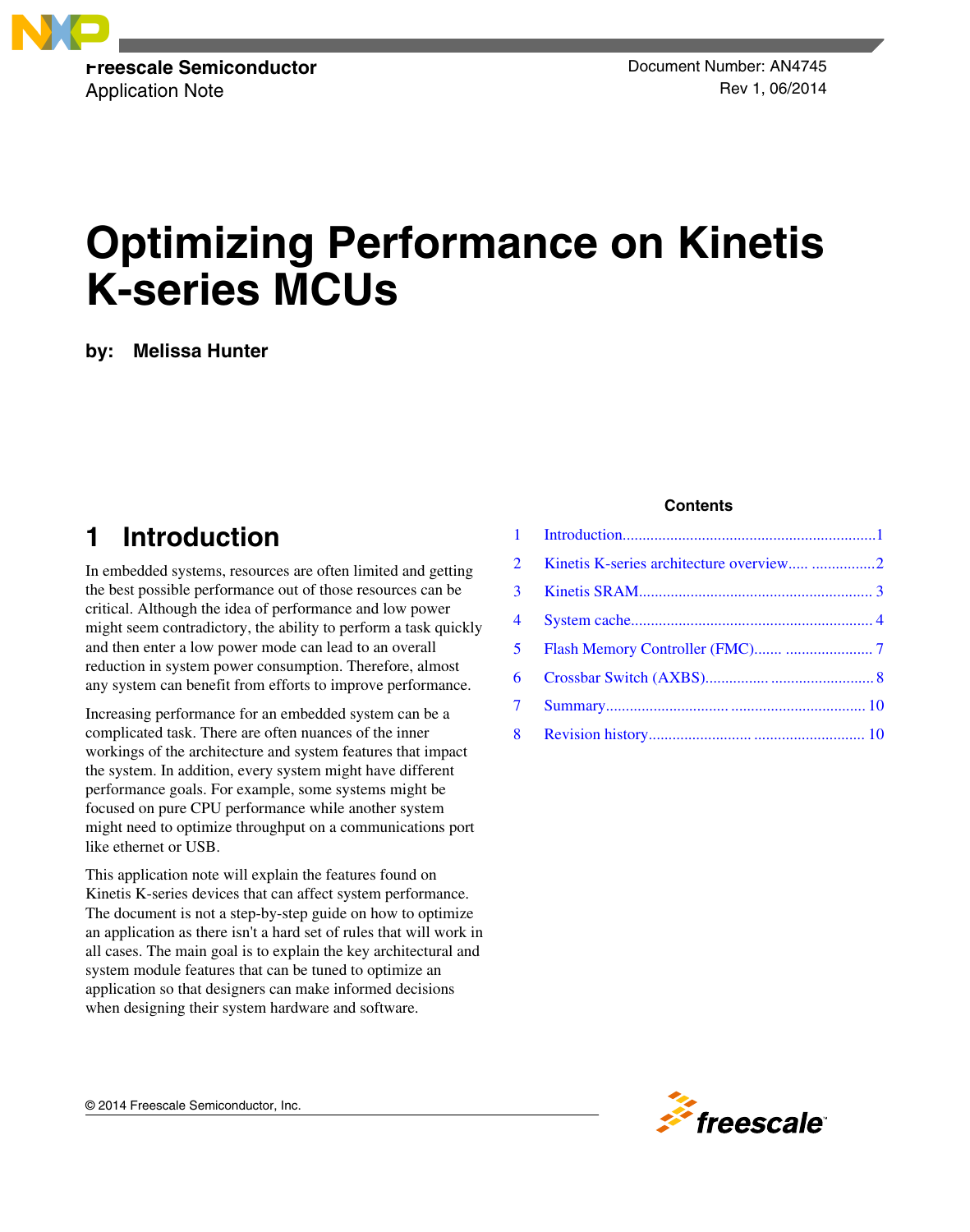## <span id="page-1-0"></span>**2 Kinetis K-series architecture overview**

The system architecture is one of the biggest factors in the overall system performance. How the different blocks fit together also has an impact on some of the module level features. So the first step to understanding how to optimize system performance is understanding the architecture from a high level.

The figure below shows a simplified block diagram of the Kinetis K70 family device. This family was selected because it shows the superset for the performance features that will be discussed. The other Kinetis family devices might not have all of the same features, but in general the overall architecture is largely the same.





## **2.1 Core buses on Kinetis**

The ARM Cortex M4 core uses a Harvard architecture with several memory mapped buses:

- ICODE The ICODE bus is used for instruction accesses for any instructions stored between addresses 0x0000\_0000-0x1FFF\_FFFF.
- DCODE The DCODE bus is used for data accesses for any instructions store between addresses 0x0000\_0000-0x1FFF\_FFFF.
- System The system bus is used for all accesses to addresses between 0x2000\_0000-0xDFFF\_FFFF and 0xE010\_0000-0xFFFF\_FFFF.
- Private peripheral bus The private peripheral bus (PPB) is mapped to addresses 0xE004\_0000-0xE00FFFFF.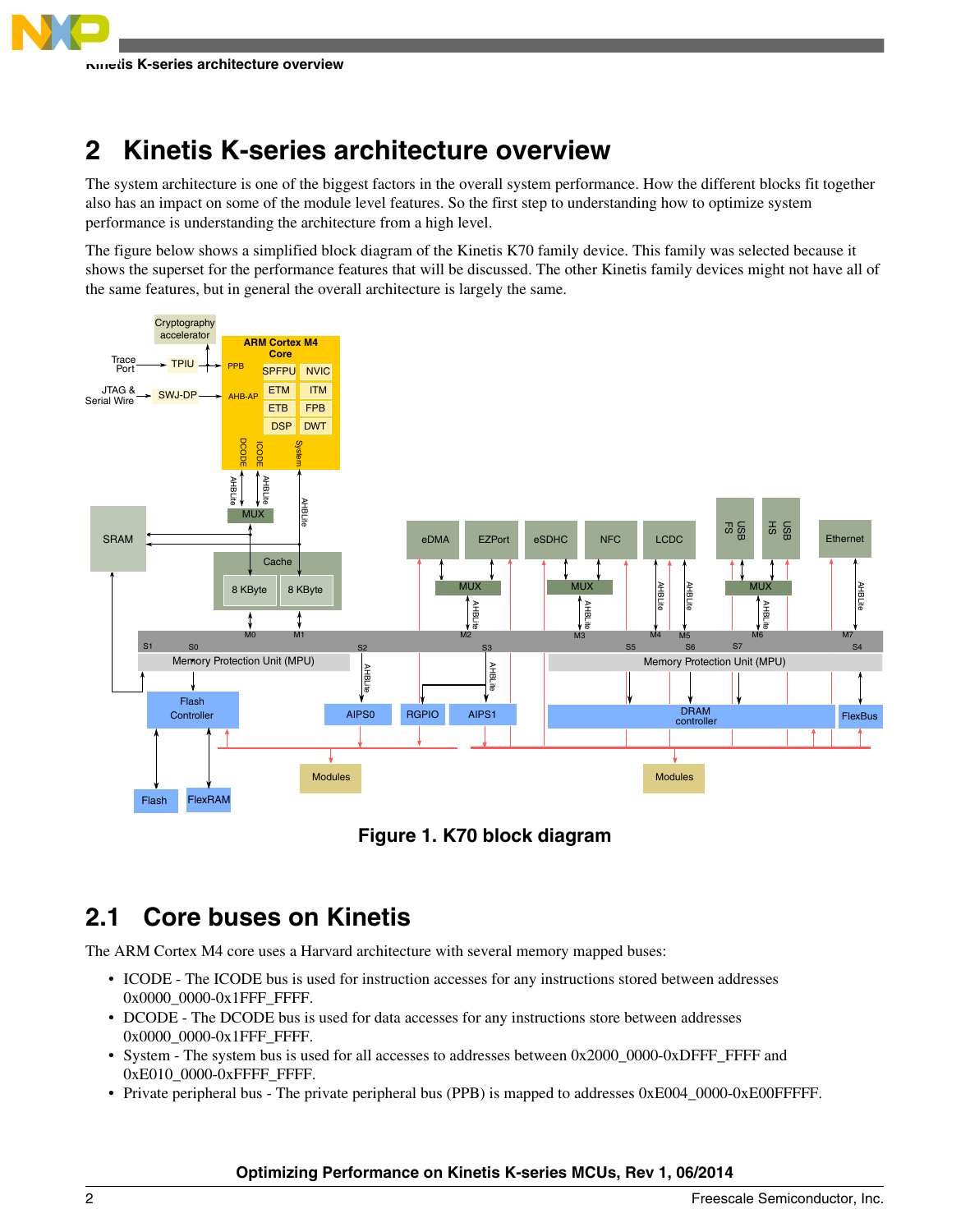<span id="page-2-0"></span>

On Kinetis devices the ICODE and DCODE buses are multiplexed together to form a single CODE bus. Any core access below 0x2000 0000 will run on the CODE bus, and most accesses at 0x2000 0000 or above will run on the system bus (PPB accesses being the exception).

To an application, there isn't much distinction between the CODE and system buses; however, there is a difference in the performance of the two buses. CODE bus cycles have no delay added at the core. System bus cycle timing depends on the type of access. System bus data accesses have no delay added at the core, but instruction accesses add one wait state at the core.

### **2.2 Kinetis K-series memory map**

To enable applications to use the CODE bus as much as possible, the Kinetis system memory map has been put together to include key memory regions at addresses below 0x2000\_0000.

The table below shows the memory map regions for the CODE bus. These memory regions include aliased regions for the DRAM controller and FlexBus. Normally the DRAM and FlexBus regions are located on the system bus portion of the memory map. The aliased regions were added so that the memory is also available on the CODE bus. This allows for maximum performance when executing code from external memory. Whenever possible CODE bus regions should be used for storing code.

| <b>System 32-bit Address Range</b> | <b>Destination Slave</b>                       | <b>Access</b>       |
|------------------------------------|------------------------------------------------|---------------------|
| 0x0000 0000-0x07FF FFFF            | Program flash and read-only data               | All masters         |
| 0x0800 0000-0x0FFF FFFF            | DRAM controller (aliased area)<br>(optional)   | Cortex-M4 core only |
| 0x1000_0000-0x13FF_FFFF            | FlexNVM (optional)                             | All masters         |
| 0x1400_0000-0x17FF_FFFF            | FlexRAM/Programming acceleration<br><b>RAM</b> | All masters         |
| 0x1800 0000-0x1BFF FFFF            | FlexBus (aliased area) (optional)              | Cortex-M4 core only |
| 0x1C00 0000-0x1FFF FFFF            | SRAM L: Lower SRAM                             | All masters         |

#### **Table 1. CODE bus memory map**

### **3 Kinetis SRAM**

All Kinetis K-series devices include two blocks of on-chip SRAM. The first block (SRAM\_L) is mapped to the CODE bus, and the second block (SRAM\_U) is mapped to the system bus. The memory itself can be accessed in a single cycle, but because instruction accesses to the system bus incurs a one clock delay at the core, SRAM\_U instruction accesses take at least two clocks.

SRAM\_L is the only memory where code or data can be stored and the core is almost always guaranteed a single cycle access. For this reason, it makes sense to use the SRAM\_L block as much as possible. This is a good area for storing critical code.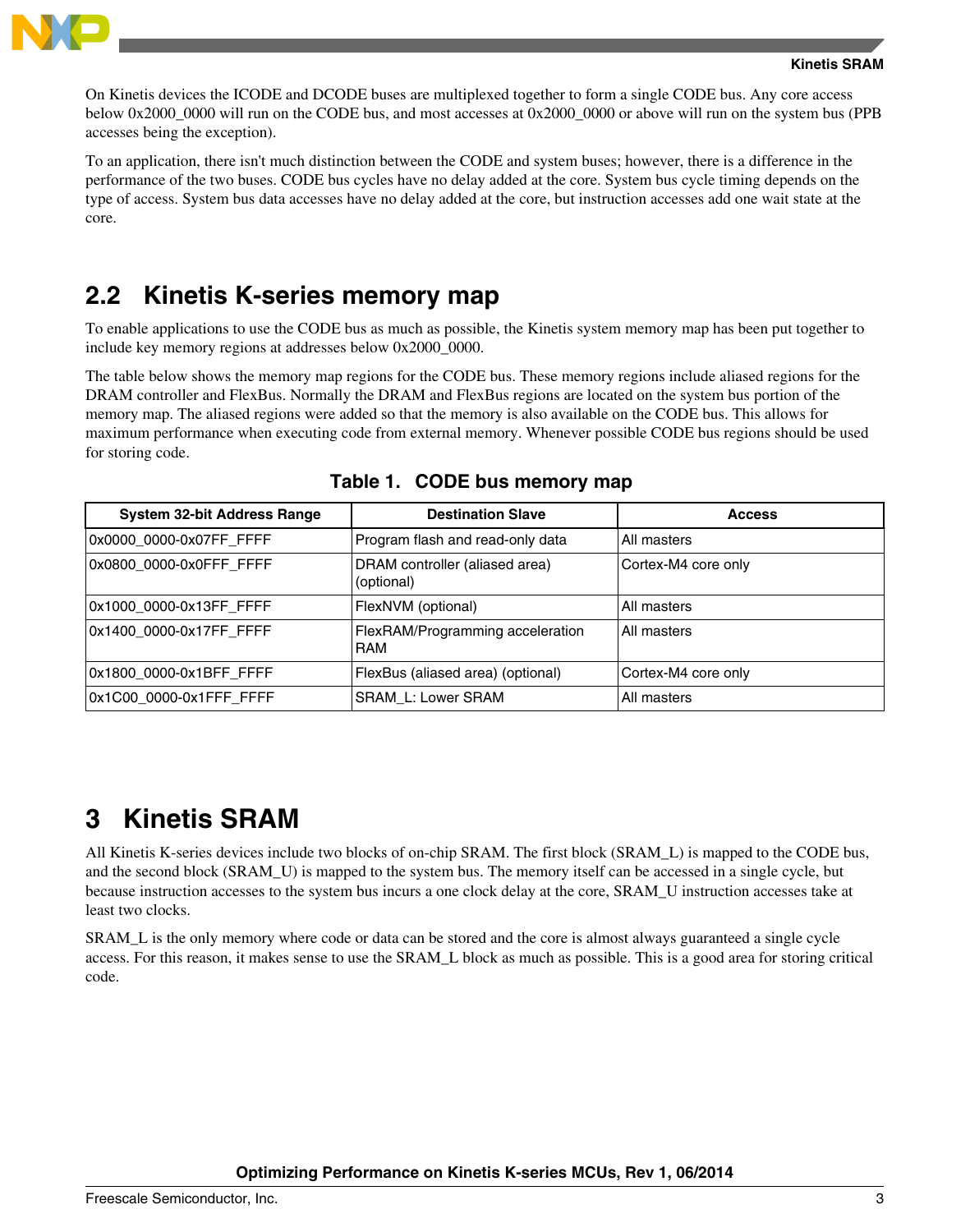<span id="page-3-0"></span>

### **3.1 SRAM accesses**

In addition to ports from the core for accesses on the CODE and system bus, the SRAM is also accessible to the non-core masters on the chip through a backdoor port. The backdoor port is one of the slave ports on the crossbar switch (XBS). There are three ports into the SRAM controller (CODE bus, system bus, and backdoor port) that map to accesses on one of the two SRAM blocks. The dual SRAM blocks allow the SRAM controller to handle simultaneous accesses to the SRAMs as long as those accesses are not to the same SRAM block. Allowable simultaneous accesses to the SRAM are:

- Core CODE (SRAM\_L) and core system (SRAM\_U) accesses
- Core CODE (SRAM L) and non-core master to SRAM U
- Core system (SRAM\_U) and non-core master to SRAM\_L

Strategic placement of code and data into each of the SRAM blocks can help to increase parallelism and overall performance. For a typical application, placing critical code in the SRAM\_L block and placing data and the stack into the SRAM\_U block will yield the best performance.

## **3.2 SRAM arbitration**

Because the SRAM controller is dealing with accesses from more ports than there are SRAM blocks, the SRAM controller has its own internal arbitration logic. The arbitration is controlled by fields in the MCM\_CR and allows for programmable arbitration modes for each of the two SRAM blocks.

The available SRAM arbitration modes are:

- Fixed CPU priority In this mode the CPU always has the highest priority when accessing the corresponding SRAM block. This mode is recommended if single cycle access (or two cycle access for SRAM\_U) is required.
- Fixed backdoor priority In this mode the backdoor always has the highest priority when accessing the corresponding SRAM block. This mode might be used when trying to maximize bandwidth for one of the non-core masters; however, in some cases the special round robin mode might be preferred. See the special round robin mode description for more information.
- Round robin In this mode priority switches between the core and the backdoor port trying to evenly distribute the priority between both ports. This mode is recommended for cases when a balance between CPU performance and noncore master bandwidth is needed. By default both SRAM blocks are configured for round robin arbitration.
- Special round robin In this mode priority switches between the core and the backdoor port, but the algorithm favors the backdoor port. In many cases this might be an ideal setting for maximizing throughput for a non-core master. For example, if you are running an ethernet stack where buffers are stored in one of the SRAM blocks, the ENET module will need access to the SRAM, but the CPU is also required to process the packets that the ENET is sending or receiving. Giving the ENET priority might seem like the best setting to use, but could result in the ENET actually having to wait because the CPU hasn't had a chance to process packets. For such cases, it is good to experiment with the special round robin and fixed backdoor priority settings to determine which setting provides the best overall performance.

## **4 System cache**

Some Kinetis devices include a system cache that can provide a significant increase to performance especially if executing code from external memory. Currently the system cache is only available on the 120/150 MHz Kinetis devices.

### **4.1 Cache organization and features**

The system cache actually includes two separate cache blocks of 8 KB each. The first 8 KB cache is used for CODE bus accesses, and the second 8 KB cache is used for system bus accesses.

#### **Optimizing Performance on Kinetis K-series MCUs, Rev 1, 06/2014**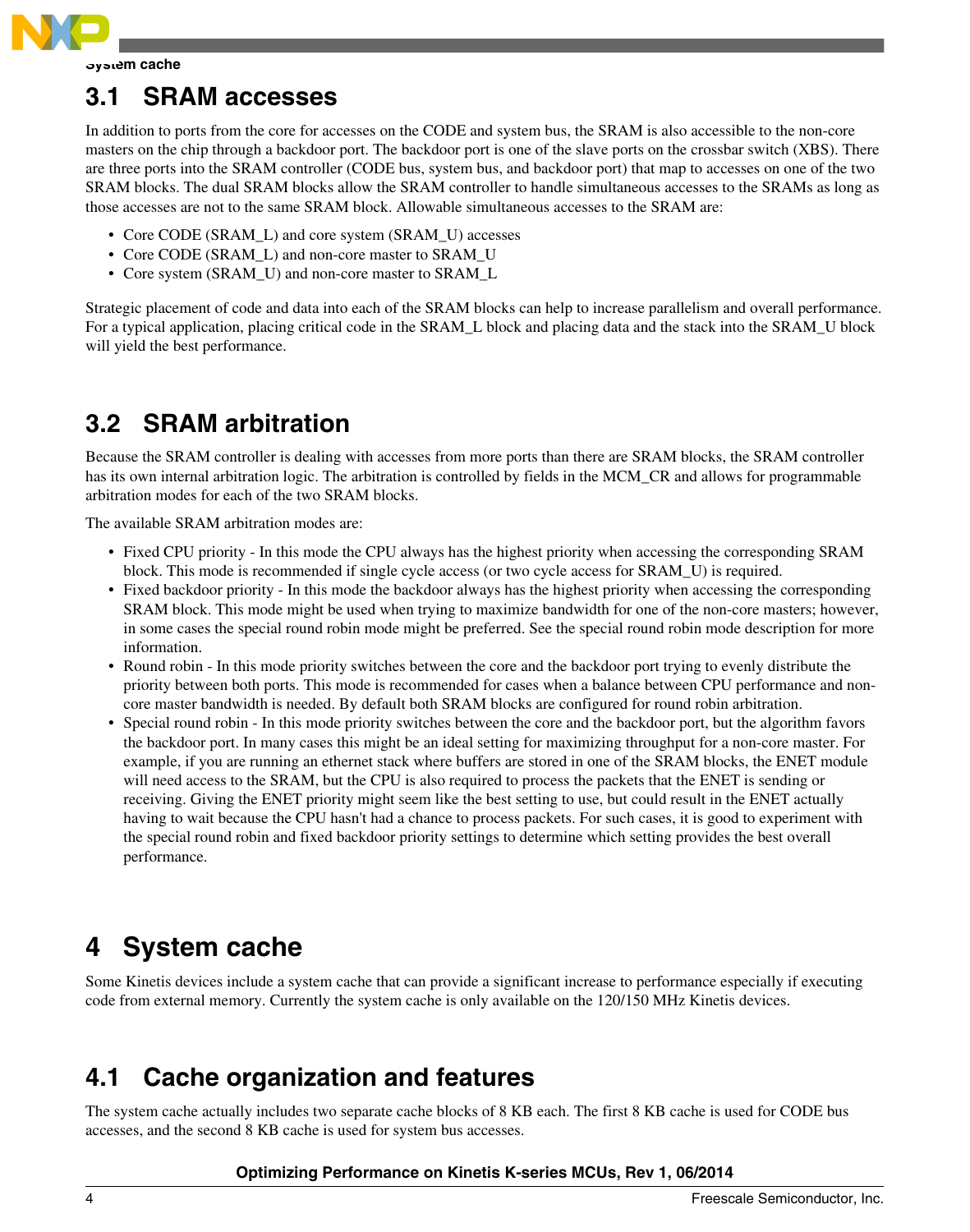

Cache controller features include:

- Two separate 8 KB cache arrays (16 KB total cache size)
- Two-way set associative cache structure
- 16-byte cache line size
- Supports write-back (copy-back), write-through, and non-cacheable modes
- 16 cache regions with independent cache modes

### **4.2 Cache regions and cache mode configuration**

The cache mode settings are configured using pre-defined address regions. The cache controller supports up to 16 regions, but only ten are currently used on the Kinetis K-series devices. The region defines the address range to use and also a default cache configuration to use for that region.

The cache mode for a region can only be lowered from the initial value where:

write-back > write-through > non-cacheable

This means that the default cache setting for a region determines what cache modes are available. If a region is defined as non-cacheable by default, then the two cacheable settings are not available.

The table below shows the cache regions used on Kinetis including the default cache mode and available cache modes.

| <b>Region Number</b> | <b>Address Range</b>          | <b>Destination Slave</b>                         | <b>Default Cache Mode</b> | <b>Available Cache</b><br><b>Modes</b>               |
|----------------------|-------------------------------|--------------------------------------------------|---------------------------|------------------------------------------------------|
| R <sub>0</sub>       | $0x00000000 -$<br>0x07FF FFFF | Program flash and<br>read-only data              | Write-through             | Write-through and non-<br>cacheable                  |
| R1                   | $0x08000000 -$<br>0x0FFF_FFFF | <b>DRAM Controller</b><br>(Aliased Area)         | Write-through             | Write-through and non-<br>cacheable                  |
| R <sub>2</sub>       | $0x1000000 -$<br>0x17FF_FFFF  | FlexNVM                                          | Write-through             | Write-through and non-<br>cacheable                  |
| R <sub>3</sub>       | 0x1800_0000 -<br>0x1BFF_FFFF  | FlexBus (Aliased Area)                           | Write-through             | Write-through and non-<br>cacheable                  |
| R <sub>4</sub>       | 0x1C00_0000-<br>0x1FFF_FFFF   | <b>SRAM L: Lower SRAM</b><br>(ICODE/ DCODE)      | Non-cacheable             | Non-cacheable                                        |
| R <sub>5</sub>       | 0x2000_0000-<br>0x200F_FFFF   | SRAM_U: Upper SRAM   Non-cacheable               |                           | Non-cacheable                                        |
| R <sub>6</sub>       | 0x6000_0000-<br>0x6FFF_FFFF   | Flexbus (External<br>memory - Writeback)         | Write-back                | Write-back, write-<br>through, and non-<br>cacheable |
| R <sub>7</sub>       | 0x7000_0000-<br>0x7FFF_FFFF   | <b>DRAM Controller</b>                           | Write-back                | Write-back, write-<br>through, and non-<br>cacheable |
| R <sub>8</sub>       | 0x8000 0000-<br>0x8FFF_FFFF   | <b>DRAM Controller -</b><br>Write-through        | Write-through             | Write-through and non-<br>cacheable                  |
| R <sub>9</sub>       | $0x90000000 -$<br>0x9FFF_FFFF | FlexBus (External<br>memory - Write-<br>through) | Write-through             | Write-through and non-<br>cacheable                  |

**Table 2. Kinetis K-series cache regions**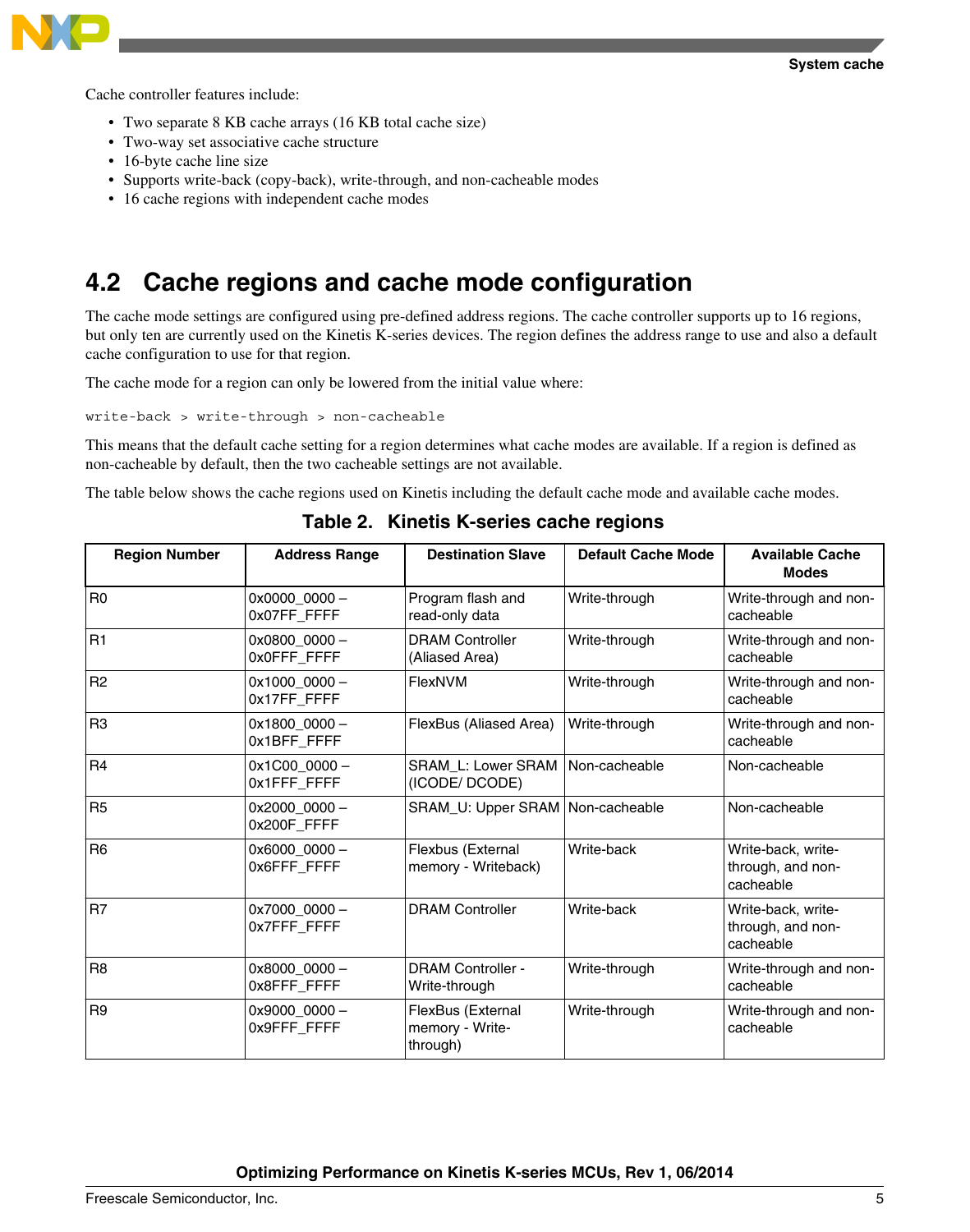

#### **System cache**

The flash regions default to write-through mode as that is the lowest possible cacheable mode. Writes to the flash do not use a memory mapped write bus cycle, so even though the flash regions are write-through, writes will not actually modify the flash and correct code should not be attempting write access to the flash over the CODE bus.

The SRAM regions are non-cacheable. This is because the cache does not accelerate SRAM accesses. A read from the SRAM block takes the same amount of time as a read from the cache (assuming a cache hit). There is no advantage to be gained from caching the SRAM (SRAM\_L and CODE cache hits both take one clock cycle, while SRAM\_U and system bus cache hits both take two clock cycles), so it is always non-cacheable.

### **4.3 Cache initialization**

The system cache is disabled at reset. Here are the recommended steps for initializing the cache:

- 1. Modify the cache region configuration in the LMEM\_PCCRMR from the default values if desired.
- 2. Set the LMEM\_PCCCR[INVW1 and INVW0] bits to configure the controller to invalidate both ways of the CODE bus cache.
- 3. Set the LMEM\_PCCCR[GO] bit to start the invalidate.
- 4. Wait for the LMEM\_PCCCR[GO] bit to clear indicating the command has completed.
- 5. Enable the CODE bus cache by setting LMEM\_PCCR[ENCACHE].
- 6. Set the LMEM\_PSCCR[INVW1 and INVW0] bits to configure the controller to invalidate both ways of the system bus cache.
- 7. Set the LMEM\_PCCCR[GO] bit to start the invalidate.
- 8. Wait for the LMEM\_PSCCR[GO] bit to clear indicating the command has completed.
- 9. Enable the system bus cache by setting LMEM\_PSCR[ENCACHE].

### **4.4 Cache coherency**

The cache is only used for accesses originating from the core. There is no snooping capability, so accesses by non-core masters are not cached. If cached memory can be accessed by non-core masters, then cache coherency needs to be considered as part of the overall system design.

Here are some common cases where cache coherency should be considered:

| Case                                                                                                                                       | <b>Recommendation Actions</b>                                                                                                                                                                                                                                                                                                                                                                                                                                                                                                                                                                                                                                                           |
|--------------------------------------------------------------------------------------------------------------------------------------------|-----------------------------------------------------------------------------------------------------------------------------------------------------------------------------------------------------------------------------------------------------------------------------------------------------------------------------------------------------------------------------------------------------------------------------------------------------------------------------------------------------------------------------------------------------------------------------------------------------------------------------------------------------------------------------------------|
| Firmware will be used to erase and program flash space (this<br>affects both the system cache and the FMC's cache and<br>prefetch buffers) | Invalidate any cached lines from the flash in the CODE bus<br>cache and also invalidate the FMC cache ways and prefetch<br>buffer for the flash banks corresponding to the area that will<br>be erased/programmed.                                                                                                                                                                                                                                                                                                                                                                                                                                                                      |
| Non-core master (DMA, USB, ENET, SDHC, or NFC) will<br>read/write a memory region                                                          | • If the non-core master will be accessing the memory<br>within a known time frame where the core will not be<br>accessing anything in or around the same area, then<br>the relevant cached lines can be cleared before the<br>non-core master is expected to read/write the memory.<br>• If the non-core master will be accessing the memory<br>within a known time frame, and the core will need<br>access to memory in or around the same area, then the<br>relevant cached lines can be cleared and then the<br>cache disabled before the non-core master is expected<br>to read/write the memory. Because the cache region<br>setting cannot be changed from non-cacheable back to |

**Table 3. Cache coherency recommendations**

*Table continues on the next page...*

#### **Optimizing Performance on Kinetis K-series MCUs, Rev 1, 06/2014**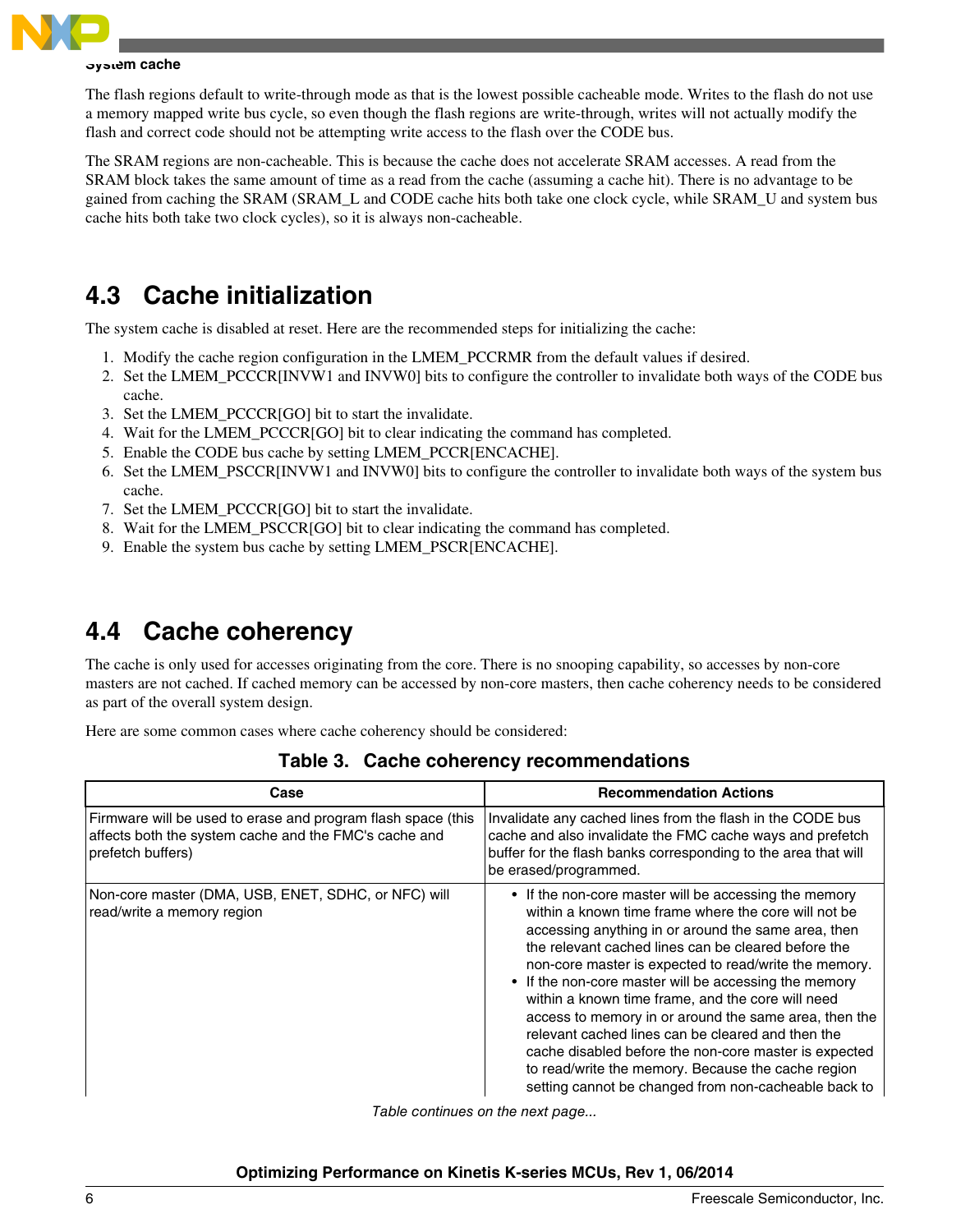<span id="page-6-0"></span>

| Case                                                                    | <b>Recommendation Actions</b>                                                                                                                                                                                                                                                                                                                                                                                                                                                                                                                                                                                                                                                                                                                                                                                                                                                                                                                                   |
|-------------------------------------------------------------------------|-----------------------------------------------------------------------------------------------------------------------------------------------------------------------------------------------------------------------------------------------------------------------------------------------------------------------------------------------------------------------------------------------------------------------------------------------------------------------------------------------------------------------------------------------------------------------------------------------------------------------------------------------------------------------------------------------------------------------------------------------------------------------------------------------------------------------------------------------------------------------------------------------------------------------------------------------------------------|
|                                                                         | a cached mode, the entire cache (either CODE bus or<br>system bus) would have to be disabled temporarily.<br>• If the time when the non-core master will be accessing<br>the memory is non-determinate, then the memory<br>region should be configured for non-cacheable mode.<br>This should be a rare situation. When the core and a<br>non-core master are sharing data, there is usually some<br>level of handshaking involved that would allow for the<br>first two methods to be used. For example, the core<br>configures a buffer for the ENET to receive data. The<br>core would clear cached lines for the buffer location,<br>then alert the ENET that the buffer is ready to receive.<br>The ENET would notify the core when the buffer has<br>been received and is ready to be read (either through<br>interrupt or polling of a status bit). At which point, the<br>core could read in the buffer loading the contents into<br>cache as it reads. |
| Core is modifying data that will be read by a non-core master<br>(LCDC) | • If using write-back mode, cache lines must be cleared<br>before they will be available for the non-core master to<br>read.<br>• Use write-through mode for the memory region.<br>Because the non-core master is only reading the data,<br>the cache contents read by the core will never be stale.<br>Write-through mode also means that the non-core<br>master will have acccess to the latest data.                                                                                                                                                                                                                                                                                                                                                                                                                                                                                                                                                         |

#### **Table 3. Cache coherency recommendations (continued)**

## **5 Flash Memory Controller (FMC)**

For many systems the on-chip flash is the main memory. The flash memory controller (FMC) is the interface between the flash memory blocks and the system. In a typical configuration, the core and system bus clock speeds are clock significantly faster than the flash memory clock. The FMC includes features designed to accelerate flash accesses.

## **5.1 FMC features**

The FMC has two key features that help to increase the chance that flash accesses can be serviced in a single clock cycle:

- FMC cache There is a small cache within the FMC that stores recently accessed flash information. The exact configuration of the FMC cache can vary from device to device, but an FMC cache is present on all devices. Note: some Kinetis devices also contain a system cache that is completely separate from the FMC cache. The two caches operate independently, but can be used together to help accelerate flash reads.
- Prefetch speculation buffer As memory accesses are usually sequential, when the FMC receives a request for a given flash location, the FMC will prefetch the next consecutive flash data chunk. Prefetched information is stored in the prefetch speculation buffer until a request to a different data chunk is received.

The FMC cache and prefetch speculation buffer allow the FMC to respond to flash accesses with no added wait states in many cases. Any time the requested information is available in the cache or prefetch buffer, the FMC responds with no added wait states.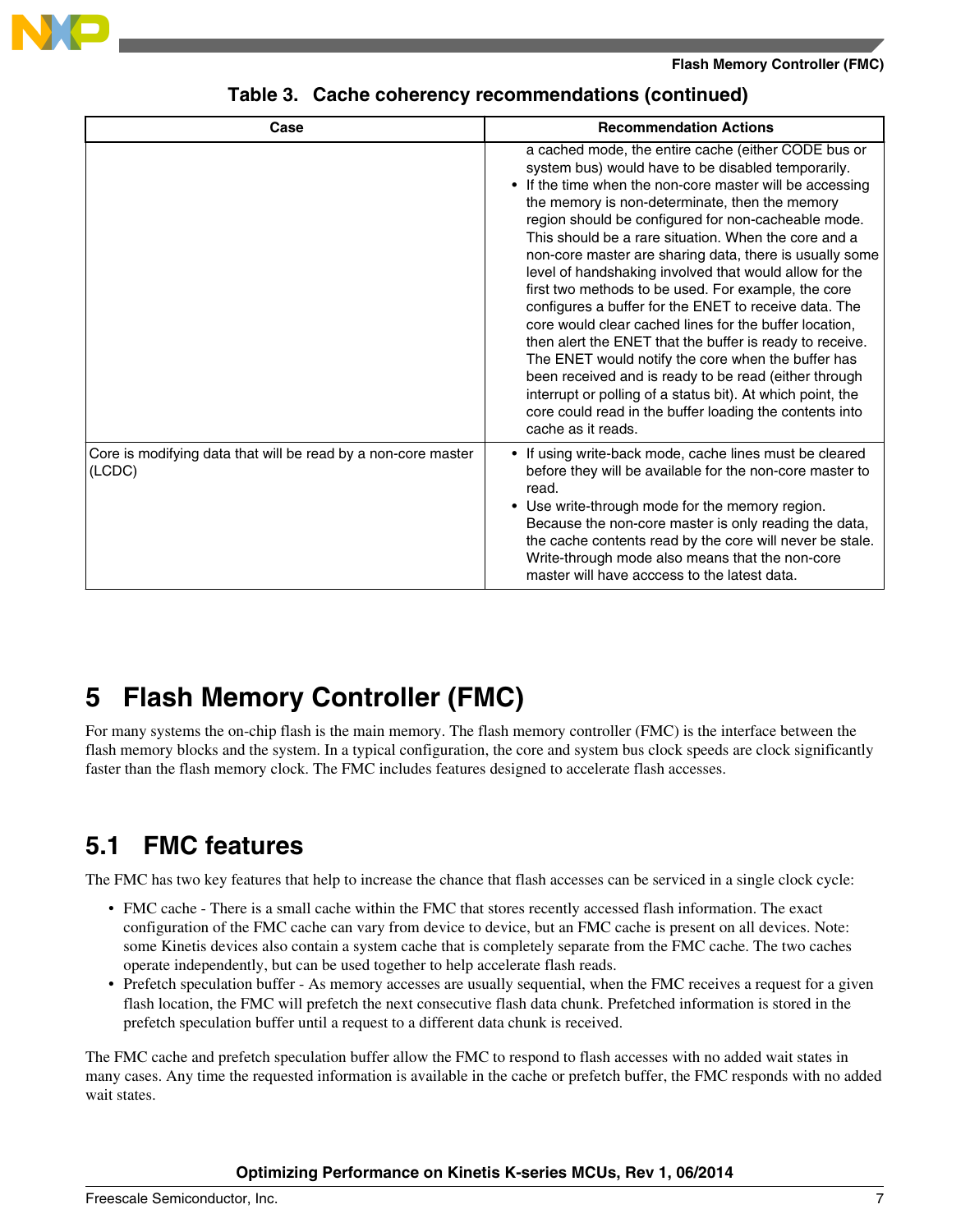<span id="page-7-0"></span>

### **5.2 FMC configuration**

The FMC cache and prefetch buffers are enabled by default. Most applications will not require any reconfiguration of the FMC for optimal performance.

There are some programmable options that could be changed:

- Instruction vs. data cache By default both instructions and data accesses are cached. This can be changed so that the entire FMC cache is used for instructions only or data only. The FMC cache could also be disabled entirely by turning off both instruction and data caching, but this setting is not recommended when trying to increase performance.
- Instruction vs. data prefetching By default both instructions and data accesses can trigger a speculative prefetch cycle. This can be changed so that only instructions or only data accesses initiate a speculative prefetch. Instruction only prefetching might be desired if random data accesses are mixed in with mostly sequential instruction accesses to the same bank of flash.
- Cache locking Each of the four ways in the FMC cache can be locked to force the cache to keep some values. The FMC cache is small, so usually it is a better option to move critical code or data to one of the SRAM blocks (preferrably SRAM\_L) instead of locking the FMC cache. This way the critical information is available with no wait states and the entire FMC cache is still available for acceleration of flash accesses.
- Cache replacement control The FMC cache replacement algorithm can be modified from the default setting where instruction and data are handled the same so that ways 0-1 or ways 0-2 are dedicated for instructions and remaining ways are used for data.

#### **NOTE**

The FMC registers should not be modified while accessing the flash. Freescale recommends executing any code that modifies the FMC settings from the on-chip SRAM.

## **6 Crossbar Switch (AXBS)**

The AXBS is the primary bus interconnect for the microcontroller. The AXBS handles connections between the bus masters and the slave ports and also handles arbitration between masters when they are attempting to access the same slave.

#### **NOTE**

The Kinetis K-series 50 MHz devices do not support the features that are described in the following sections. Those devices use a crossbar switch lite (AXBS-Lite) with a reduced feature set. The AXBS-Lite configuration is fixed and cannot be modified to tune the operation specific to the needs of a given system.

### **6.1 AXBS accesses**

One of the most important features of the AXBS is that it allows for simultaneous accesses from different masters as long as those masters are accessing different slave ports. Careful planning of the memory usage by masters in a system can create yield a significant increase in the overall system performance.

For example, here's a possible system memory configuration:

- Core instructions in flash and core-only data and stack in SRAM\_L
- USB data buffers in SRAM\_U
- LCD controller graphic buffers in DDR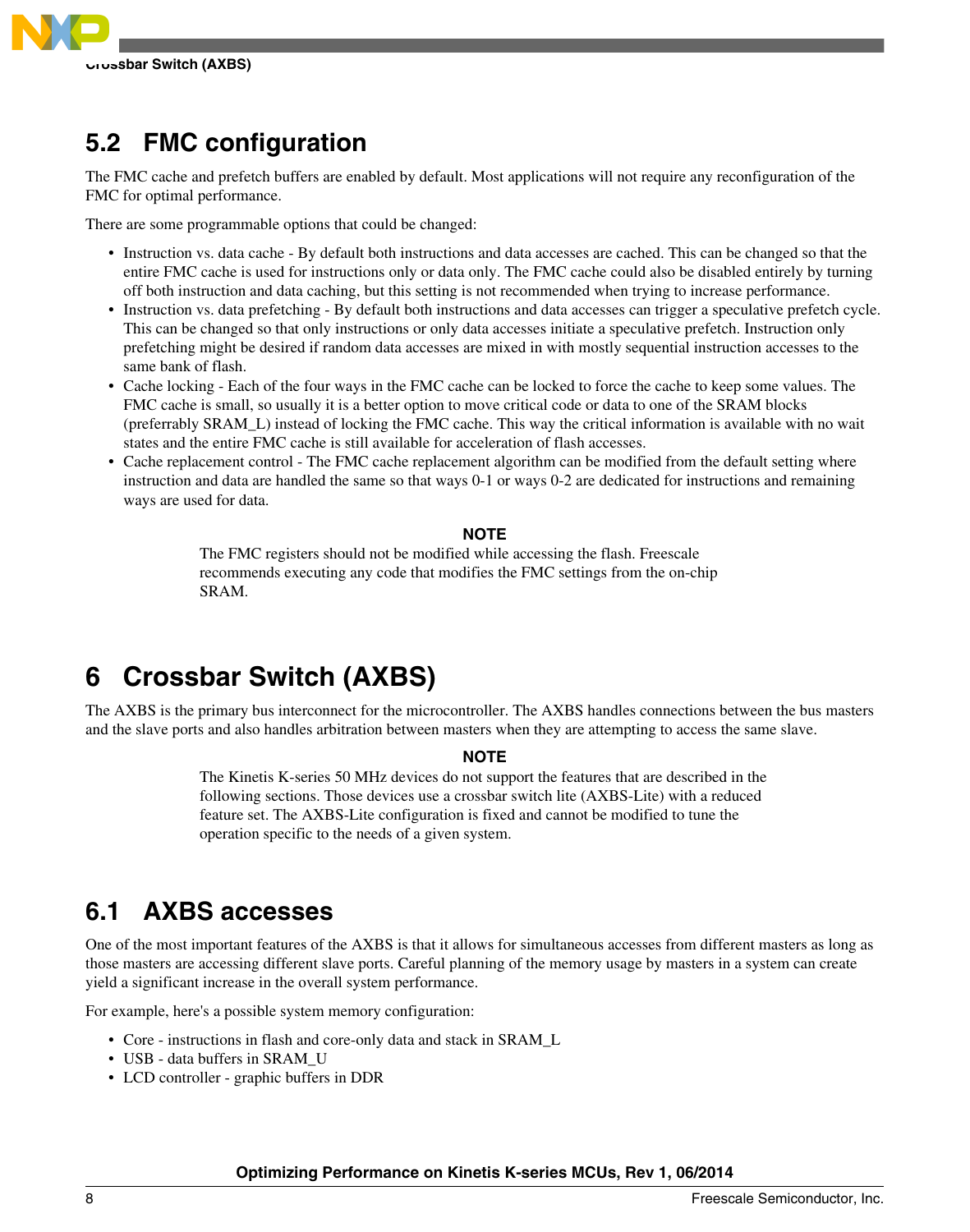

This memory configuration would allow all three of the masters to run the bus cycles it needs with very little interference from other masters. On occasion it would be expected that the core would need to access the USB buffers and make updates to the graphic buffers, but outside of these accesses the masters would be able to run in parallel.

## **6.2 AXBS arbitration**

When two or more masters attempt to access a single slave port, the AXBS will use an arbitration algorithm to determine which master will get to access the port first. There are programmable fields that control the arbitration settings for each of the slave ports.

There are two different AXBS arbitration schemes that can be selected:

- Fixed priority The master priorities are determined by the AXBS\_PRSn register for the associated slave port. Use this setting if a particular master always needs to have the highest priority when accessing a given slave port.
- Round robin In this mode each master's priority is based on the port's distance from the last master port that accessed the slave. For example, if master 2 was the last master to access a slave, then master 3 will have the highest priority for the next cycle while master 2 will have the lowest priority.

Keep in mind that arbitration only happens when there is more than one pending request to access a slave port. If a low priority master makes a request to an idle slave port, then the low priority master will get to start its bus cycle. If a higher priority master makes a request right after the low priority master started its bus cycle, the low priority master's bus cycle must reach a transfer boundary before the higher priority master gets its turn. For fixed length bursts the transfer boundary is at the end of the bus cycle.

### **6.3 AXBS arbitration during undefined length bursts**

The AHBLite (officially AMBA AHB lite version 2.0) bus is the interface used to access the AXBS. Many of the transactions on the bus will be single transfers or fixed length bursts. The bus does have support for an undefined length burst bus cycle. Some masters like the ENET and USB-HS controller can request undefined length burst transfers.

The AXBS\_MGPCRn[AULB] field determines which points during an undefined length burst transfer are treated as a bus boundary where arbitration can occur. This setting can be used to allow a higher priority master to gain mastership of a slave port in the middle of the burst instead of forcing it to wait for the entire burst to complete. The AULB can be configured for:

- No arbitration allowed during an undefined length burst
- Arbitration allowed between any beats of an undefined length burst
- Arbitration allowed after four beats of an undefined length burst
- Arbitration allowed after eight beats of an undefined length burst
- Arbitration allowed after 16 beats of an undefined length burst

## **6.4 AXBS parking**

In addition to having options for arbitration, the AXBS also has the ability to park each slave port on a master. When the slave port goes idle, the AXBS will park it on the appropriate master. If the next access to the slave port is from the parked master, then the access starts immediately with no wait states added for the AXBS. If a port is idle and receives a request from a master that it is not parked on, then there is a one clock cycle delay while the AXBS switches to the master.

Like the arbitration, the parking settings are configured on a per slave basis configured by AXBS\_CRSn[PCTL]. The parking options are:

• Fixed parking - In this mode the slave port will always park on the same master when the port is idle. The master to park on is controlled by the AXBS\_CRSn[PARK] field. This setting would be used if there is only one master that will

#### **Optimizing Performance on Kinetis K-series MCUs, Rev 1, 06/2014**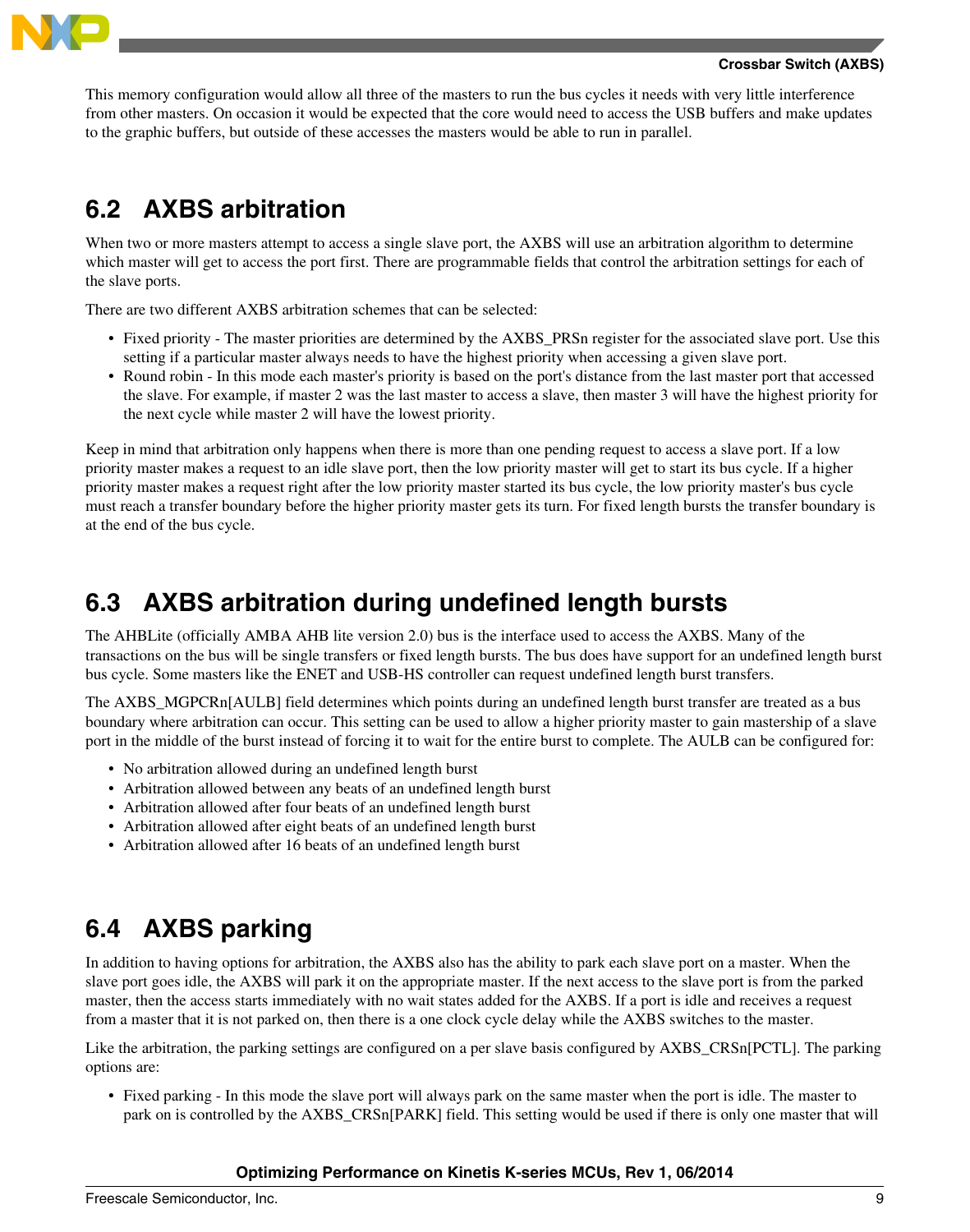<span id="page-9-0"></span>

ever access a given slave port, or if latency for a specific master needs to be guaranteed. By default all of the slave ports used the fixed parking option to park on master 0 (the Cortex M4 core).

- Park on last In this mode the slave port will park on the last master that used the port. This setting would be used if most accesses to the slave port are expected to come in groups or if trying to share the port as evenly as possible between masters.
- No parking In this mode the slave port is not parked on any master when the port goes idle. This means that any master would incur at least a one clock penalty when attempting to access the port. In general there are probably very few systems that would use the no parking option. This mode can be used to decrease power consumption within the AXBS module, but power savings would be small compared to overall power consumption in most cases.

## **7 Summary**

- Know the application and priorities. Some optimizations will help increase overall performance, but many optimization options create a trade-off where performance is gained in one area and lost in other. Clear optimization goals are a must.
- Plan data movements and code location in advance. Not all memory addresses are created equal. Be aware of the latency involved in accessing different memory locations. Also, not all masters can access all addresses, and default cache modes vary (for devices with a cache).
- Use the SRAM\_L and SRAM\_U block for storing critical code and data. This is also a good location for the stack. The SRAM blocks are the fastest memory on the part so make sure to take full advantage of them.
- Take advantage of the flash acceleration features built into the flash memory controller (FMC). Even though it might be tempting to run the entire chip at 25 MHz to have a 1:1 clock ratio between the core and flash to eliminate wait states, unless there is an actual need for no wait state execution from the flash (possibly to meet determinism requirements), running the core at a higher frequency will still yield better overall performance. When running the core at a higher clock rate than the flash clock, there might be wait states in some cases, but the FMC is designed to minimize the occurrence of wait states.
- Use the system cache if one is available on your device. Cache hits are just as fast as storing code/data in the SRAM. Make sure to have cache management software in the system to avoid coherency issues.
- If external memory on the FlexBus or DDR controller will be used for code, make sure to use one of the aliased memory regions on the CODE bus for accessing instructions. This will save one clock cycle over accessing the memory through a system bus address. Using the system cache for these locations is also highly recommended.
- Use code optimizations wisely. Compilers will usually offer a choice of optimizing for speed or size. Optimizing for speed might seem like the best option for performance, but that is not always the case. If optimizing for sizes allows for mode code in the SRAM blocks or means that functions fit more easily in the cache, then performance might actually be best using size optimizations. Experiment with the switches that are available to find the optimal compiler settings.
- Parallelism is the best way to increase overall system performance. Take advantage of the crossbar switch (AXBS) and its ability to have concurrent, non-blocking transfers. The two SRAM blocks can also support concurrent accesses.
- When moving large blocks of data, use the DMA. The DMA can transfer data more efficiently than the core in many cases. Using the DMA will also free up the core to perform other tasks (more parallelism).
- Don't forget to look at the AXBS arbitration and parking settings. Some experimentation might be needed to find the best configuration.

## **8 Revision history**

**Table 4. Revision history**

| <b>Revision number</b> | Date    | <b>Substaitial changes</b>                |
|------------------------|---------|-------------------------------------------|
| ۱o                     | 05/2013 | Initial release                           |
|                        | 06/2014 | Updated system bus wait state information |